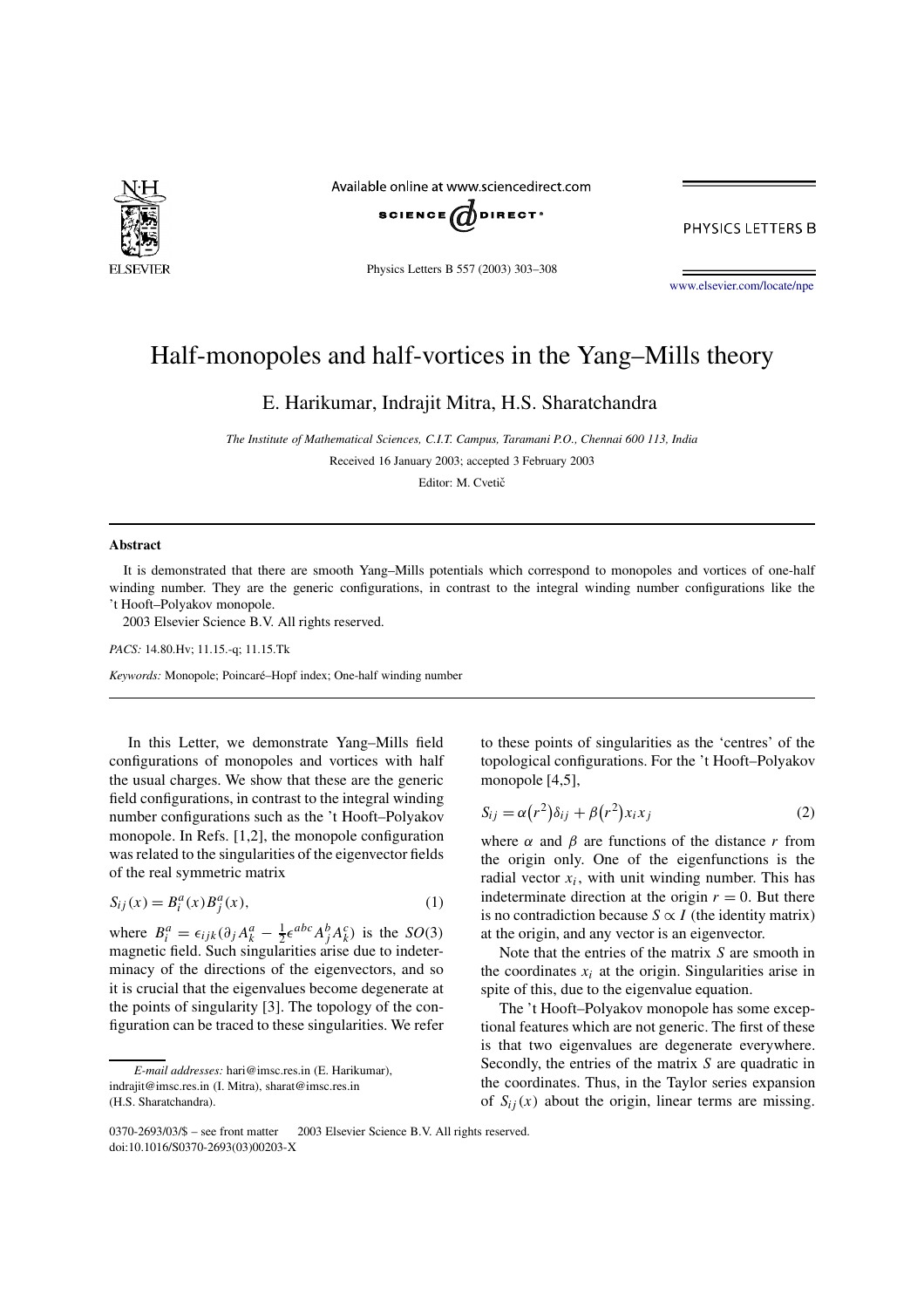Both these features are a consequence of the rotational invariance of the 't Hooft–Polyakov monopole. (This rotational invariance is under simultaneous and equal rotations in physical and isospin spaces.)

In this Letter, we analyse the generic case, i.e., *we consider*  $S_{ij}(x)$  *with linear terms in the Taylor expansion about the origin.* We find the novel feature of half-integral winding number configurations and obtain the interpretation of such configurations.

As we are interested in the eigenfunctions, we may appropriately subtract a multiple of the identity matrix from  $S_{ij}$ . Also an overall scale is irrelevant. We will *refer to the matrix after these changes as*  $T_{ij}$ *.* 

We first illustrate the possibility and meaning of configurations with half a winding number using a  $2 \times 2$  real symmetric matrix field  $T_{ij}(x, y)$ . The paradigm is provided by the matrix

$$
T = \begin{pmatrix} x & y \\ y & -x \end{pmatrix} . \tag{3}
$$

The eigenvalues are  $\lambda_{\pm} = \pm r$ , where  $r = \sqrt{x^2 + y^2}$ . We denote the corresponding eigenfunctions by  $\zeta_i^{\pm}$ . The eigenfunction  $\binom{\zeta_1^+}{\zeta_2^+}$  has  $\zeta_1^+ / \zeta_2^+ = y/(r - x)$ . Thus the normalised eigenfunction has the simple form

$$
\begin{pmatrix} \zeta_1^+ \\ \zeta_2^+ \end{pmatrix} = \begin{pmatrix} \cos \frac{\theta}{2} \\ \sin \frac{\theta}{2} \end{pmatrix}
$$
 (4)

in the polar coordinates. Here  $\theta = \tan^{-1}(y/x)$ .

The occurrence of half the polar angle in (4) is significant. If we go round the origin once, the eigenvector changes the sign. It is not possible to define the vector field  $\zeta_i^+(x)$  continuously everywhere. There is necessarily a discontinuity (change of sign) across a "branch cut" starting from the origin. The choice of this branch cut is arbitrary, except that it starts at the origin. If we consider the complex vector  $\zeta_1^+ + i \zeta_2^+ =$  $exp(i\theta/2)$ , the phase changes by  $\pi$  when we go around the origin once. In this sense, the winding number is half. We call this configuration a half-vortex. It can be checked that such a phase change takes place for the other eigenvector  $\zeta_i^{-}(x)$  too (Fig. 1).

We emphasise that the entries of the matrix  $T_{ij}$ are smooth even at the origin. In spite of this, the eigenvalue equation gave a discontinuous eigenvector field.

It is easy to see that only half-integral winding number is possible in this case. The eigenvector



Fig. 1. A winding number half configuration:  $\zeta_i^{\pm}$  changes sign when taken around any closed path enclosing the centre. The curved line represents the (arbitrary) line of discontinuity.

of a real symmetric matrix is real and hence a non-degenerate eigenvector, after normalisation, is ambiguous only up to a sign. Therefore, when taken continuously around a closed path, the only possible change in the eigenvector on return to the initial point is by an overall sign. This indeed happens in the present case.

We now argue that this describes the situation in the generic case too. The most general  $2 \times 2$  real symmetric linear in the coordinates is

$$
T = \begin{pmatrix} ax + by & cx + dy \\ cx + dy & ex + fy \end{pmatrix}.
$$
 (5)

For the eigenvalue problem, we can subtract a multiple of identity matrix from  $T$  given above. Subtracting  $\frac{1}{2}((a+e)x+(b+f)y)I$ , we get a symmetric matrix. We now choose the oblique system of coordinates

$$
2x' = (ax + by) - (ex + fy), \qquad y' = cx + dy. \tag{6}
$$

(In the generic case these are linearly independent and a valid choice of new coordinates.) With this we are back to the paradigm considered in (3).

Therefore, on considering the Taylor series expansion of the entries  $T_{ij}$  about the point of degeneracy, say  $x = 0$ ,  $y = 0$ , it is clear that so long as the terms linear in  $x$  and  $y$  are present, we get the phenomenon of one-half winding number described above.

The situation will be totally different in the case where the entries are quadratic in the coordinates. The simplest example is the one analogous to the case of 't Hooft–Polyakov monopole:

$$
T_{ij} = x_i x_j. \tag{7}
$$

Now the eigenvectors are

$$
\hat{r} = \begin{pmatrix} \cos \theta \\ \sin \theta \end{pmatrix}
$$
 and  $\hat{\theta} = \begin{pmatrix} -\sin \theta \\ \cos \theta \end{pmatrix}$ .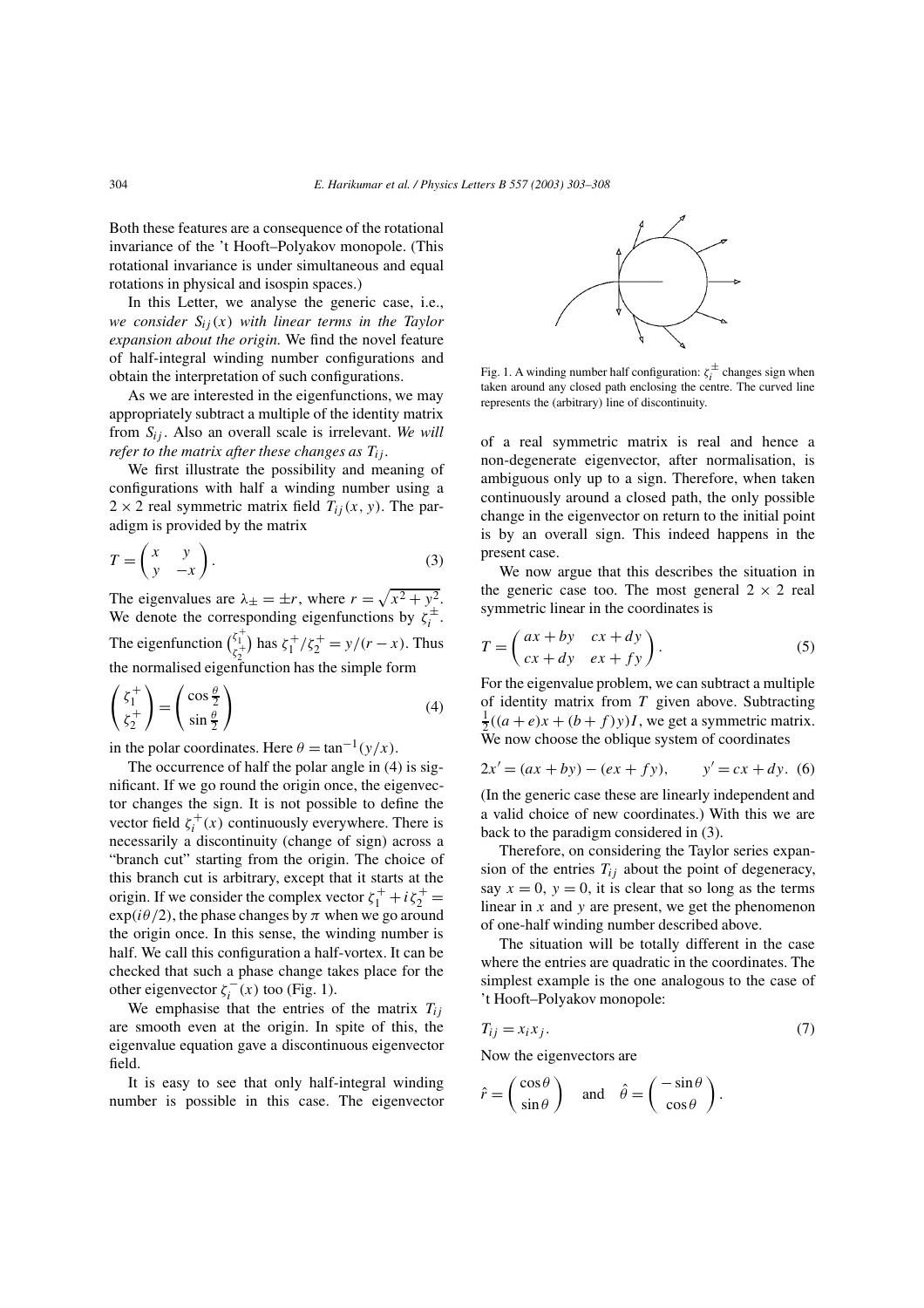For both of these eigenvectors, the winding number around the origin is one, and the vector fields can be defined continuously everywhere (except for the singularity at the origin).

It is interesting to consider the case where

$$
T = \begin{pmatrix} x^2 - a^2 & xy \\ xy & y^2 \end{pmatrix}.
$$
 (8)

Now the double degeneracy is at two points, viz.  $x_0 = \pm a$ ,  $y_0 = 0$ . Around each point the Taylor series expansion has the form

$$
T = \begin{pmatrix} 2X & Y \\ Y & 0 \end{pmatrix} + \text{higher order terms in } X, Y, \qquad (9)
$$

where  $X = x_0(x - x_0)$  and  $Y = x_0(y - y_0)$ . The leading term has precisely the form of the paradigm we considered (up to a multiple of the identity matrix). So we get half a winding number around each point of degeneracy. We may conveniently choose the line joining the two centres as the branch cut. The winding number along a curve enclosing both centres is one. Indeed, as  $a \to 0$ , we recover from (8) the winding number one configuration considered in (7). In this limit of  $a \rightarrow 0$ , the pair of half winding number configurations merge together to give winding number one configuration (Fig. 2).

Let us also consider the matrix

$$
T = \begin{pmatrix} x^2 - a^2 & ay \\ ay & 0 \end{pmatrix} . \tag{10}
$$

This again has the same two points of degeneracy as the matrix in (8). However, in the present case the



Fig. 2. Two winding number half configurations give a winding number one configuration at large distances.

winding numbers are  $\pm 1/2$ , respectively. (The configuration around  $(-a, 0)$  is related to our paradigm in (9) by reflection about the X-axis:  $Y \rightarrow -Y$ . So it has the winding number  $-1/2$ .) In the limit  $a \to 0$ , the eigenvectors are now  $\binom{1}{0}$  $\binom{1}{0}$  and  $\binom{0}{1}$  $_1^0$ , and each of them has a vanishing winding number.

We have considered  $2 \times 2$  matrices though the  $S_{ij}$ relevant for the Yang–Mills theory are  $3 \times 3$  matrices. We regard the matrix in (3) as a block of the  $3 \times 3$ matrix

$$
T = \begin{pmatrix} x & y & 0 \\ y & -x & 0 \\ 0 & 0 & 0 \end{pmatrix}.
$$
 (11)

Then the interpretation is that we have a vortex with one-half winding number centred on the zaxis and extending indefinitely along it. To justify this interpretation, we have to exhibit an Yang–Mills potential which will give rise to  $T_{ij}$  as considered in (11). It has been shown in Ref. [6] that in the generic situation where the  $3 \times 3$  matrix  $B_i^a$  is invertible and smooth, there exists a smooth  $A_i^a$  which will reproduce such a  $B_i^a$ . So for the case here,  $A_i^a$  can be constructed as a Taylor series expansion about the origin. We will present such a series for a different example below. We will also discuss the finiteness of energy (per unit length) there.

We now show that monopoles of one-half winding number also occur. The paradigm in this case is provided by the  $3 \times 3$  real symmetric matrix

$$
T = \begin{pmatrix} 0 & 0 & x \\ 0 & 0 & y \\ x & y & -2z \end{pmatrix}.
$$
 (12)

Here the eigenvalues are  $\lambda_{\pm} = -r(\cos \theta \mp 1)$  and  $\lambda_0 = 0$ . In the spherical coordinates, the corresponding eigenfunctions are

$$
\zeta^{+} = \begin{pmatrix} \cos\frac{\theta}{2}\cos\phi \\ \cos\frac{\theta}{2}\sin\phi \\ \sin\frac{\theta}{2} \end{pmatrix}, \qquad \zeta^{-} = \begin{pmatrix} \sin\frac{\theta}{2}\cos\phi \\ \sin\frac{\theta}{2}\sin\phi \\ -\cos\frac{\theta}{2} \end{pmatrix},
$$

$$
\zeta^{0} = \begin{pmatrix} -\sin\phi \\ \cos\phi \\ 0 \end{pmatrix}.
$$
(13)

Comparing  $\zeta_i^{\pm}$  with the radial vector and with the normalised Higgs in the 't Hooft–Polyakov monopole,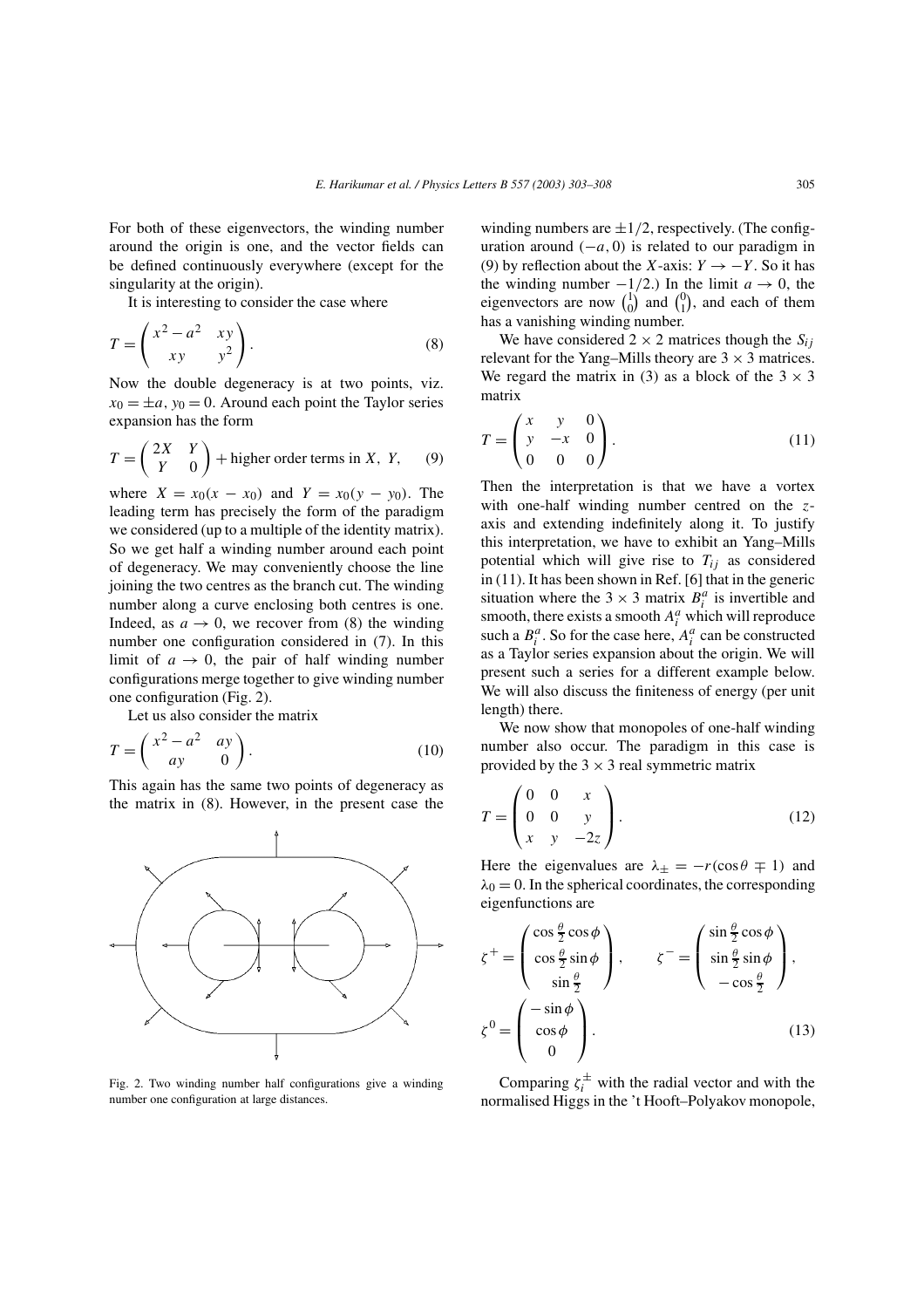

Fig. 3. (a) A winding number half configuration in three dimensions. There is a vortex of winding number one along the positive z-axis terminating at the centre. (b) A winding number one configuration in three dimensions. The upper half of this configuration is mapped onto the entire sphere in (a) to give one-half winding number.

viz.  $(\sin \theta \cos \phi, \sin \theta \sin \phi, \cos \theta)$ , we notice that essentially the angle  $\theta$  is replaced by  $\theta/2$ . This leads to one-half winding number in the present case. This phenomenon is illustrated for  $\zeta_i^+$  in Fig. 3. In effect, the configuration in the upper half of the sphere for winding number one is mapped onto the entire sphere to give one-half winding number. We refer to such a configuration as a half-monopole. Note that the vector field  $\zeta_i^+$  is singular (indeterminate in direction) all along the positive z-axis. This is possible because  $T_{ij}$ has a double degeneracy there. This has the interpretation of a vortex (of winding number one) along the positive z-axis terminating at the origin and giving rise to a monopole. Because of this vortex, the vector field is not continuous on the sphere, and therefore one-half winding number is possible. If the vector field were smooth on the sphere, the winding number would have been only integral.

In an analogous way,  $\zeta_i^-$  corresponds to a vortex of unit winding number along the negative  $z$ -axis, terminating at the origin. Finally  $\zeta_i^0$  is again a vortex of winding number one extending indefinitely along the z-direction.

That the monopole centre (point of triple degeneracy) is a terminating point of vortex centre (line of double degeneracy) is a generic situation. In fact, the generic situation is as follows. The configuration  $\zeta_i^A$ , for each A, will have double degeneracy along two lines terminating at the centre. Each such line will be the centre of a vortex of winding number half. This

will be elaborated elsewhere. It may also be noted that for the 't Hooft–Polyakov monopole, which is not generic due to rotational invariance, we have double degeneracy everywhere.

If we formally compute the Poincaré–Hopf index of the vector field  $\zeta_i^+$ , we get it to be  $-1/2$ . The index for  $\zeta_i^A$  is given by  $M = \oint_S dS^i k_i^A$ , where the integration is over a surface S enclosing the centre and  $k_i^A$  is the Poincaré–Hopf current [2,5,7]

$$
k_i^A = \frac{1}{2} \epsilon_{ijk} \epsilon_{lmn} \zeta_l^A \partial_j \zeta_m^A \partial_k \zeta_n^A \quad \text{(no sum over } A\text{)}.
$$
\n(14)

We have in the present case (see Eq.  $(13)$ )

$$
k_i^+ = -\hat{x}_i \frac{1}{4r^2} \csc \frac{\theta}{2}.
$$
 (15)

The vector field  $\zeta_i^+$  is not smooth at the north pole of the sphere. Therefore, the definition of the index  $M$  is only formal. Nevertheless, this singularity is of zero measure in the integration over S and we get the winding number to be  $-1/2$ . Note that the "magnetic field"  $k_i^+$  of this half-monopole is not spherically symmetric, in contrast to the case of the Dirac monopole. It has only an axial symmetry.

In Ref. [2], it was shown that the Poincaré–Hopf current for the eigenvector  $\zeta_i^A$  can be expressed as the curl of an Abelian vector potential  $\omega_i^A$ :

$$
k_i^A = \epsilon_{ijk} \partial_j \omega_k^A - \text{Dirac string contributions}, \qquad (16)
$$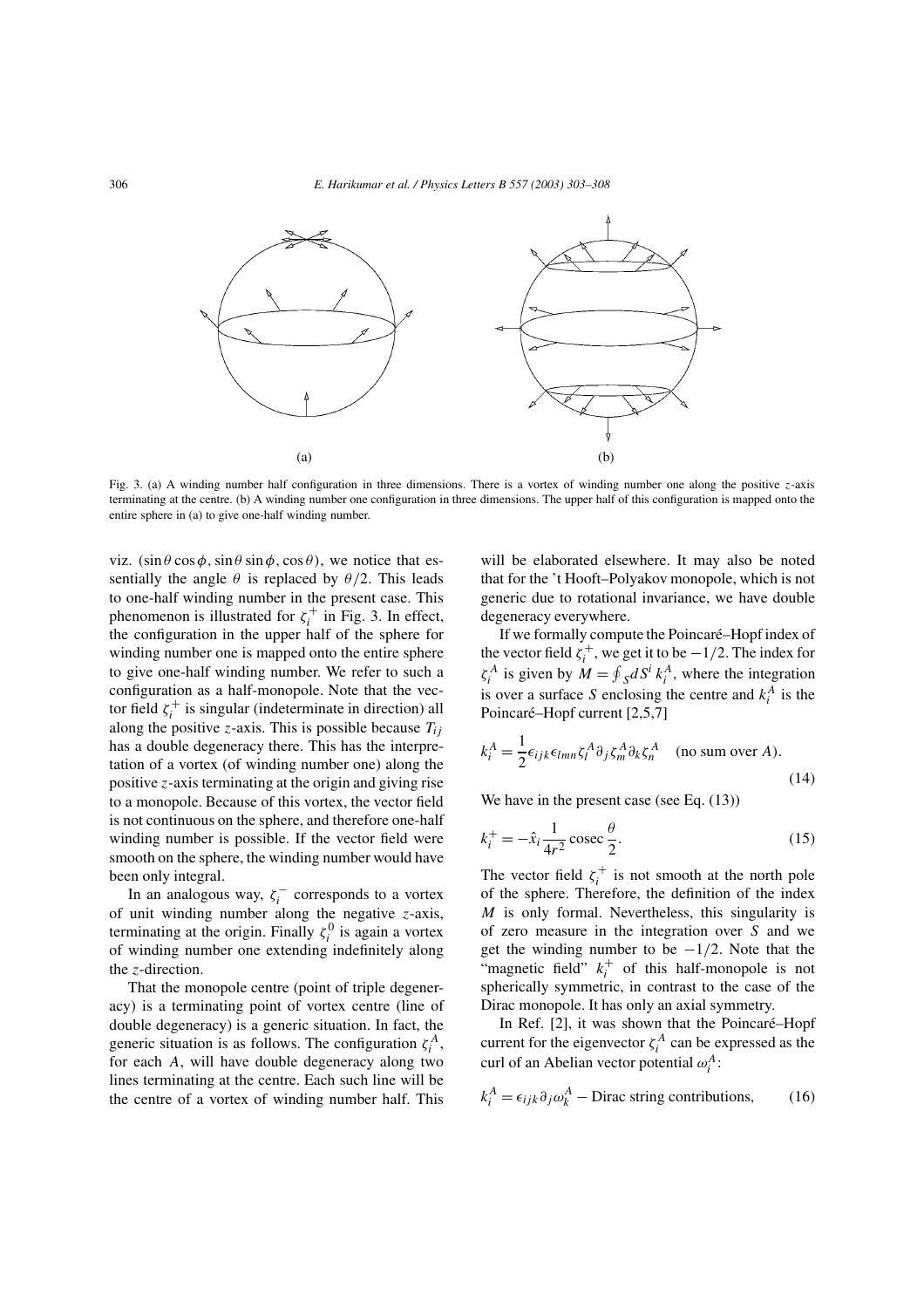where

$$
\omega_i^A = \frac{1}{2} \epsilon^{ABC} \zeta_j^B \partial_i \zeta_j^C.
$$
 (17)

Here the indices  $A$ ,  $B$  and  $C$ , having the values 1, 2 and 3, label the three eigenvectors. The Abelian vector potential corresponding to  $\zeta_i^+$  is

$$
w_i^+ = -\hat{\phi}_i \frac{1}{2r} \sec \frac{\theta}{2}.
$$
 (18)

This potential has the Dirac string along the negative z-axis. This Dirac string is unphysical, in the sense that it does not contribute to the "magnetic field"  $k_i^A$  (see Eq. (16)). In contrast, the vortex line along the positive z-axis is physical, and, because of it, the monopole does not have spherical symmetry.

Similarly, we get the Poincaré–Hopf index for  $\zeta_i^$ as  $-1/2$ . In the case of  $\zeta_i^0$ , notice that it spans a two-dimensional vector space as we vary  $\phi$ . Therefore the index computed over S will be zero (threedimensional winding number is zero). On the other hand, it makes sense to calculate the index over a two-dimensional surface. For any such surface not containing the  $z$ -axis, we get winding number one.

We now present the Taylor series expansion of  $A_i^a$ about the origin which leads to  $T_{ij}$  considered in (12). Consider first the matrix  $(B)_{ia} = B_i^a$ . In the symmetric gauge  $(B)_{ia} = (B)_{ai}$  [2], we have  $(B^2)_{ij} = S_{ij}$ , so that, for the case given in (12),

$$
B = I + \frac{1}{2} \begin{pmatrix} 0 & 0 & x \\ 0 & 0 & y \\ x & y & -2z \end{pmatrix} + \cdots.
$$
 (19)

Here the ellipsis indicates terms of higher order in the coordinates. The most general Taylor expansion of  $A_i^a$ about the origin is:

$$
A_i^a = a_{ai} + b_{aij}x_j + c_{aijk}x_jx_k + \cdots.
$$
 (20)

To obtain  $B_i^a$  as given in (19), it suffices to take

$$
a_{ai} = 0, \qquad b_{aij} = -\frac{1}{2} \epsilon_{aij}, \tag{21}
$$

$$
c_{aijk} = \frac{1}{2} \left( \epsilon_{ijp} M_{pk}^a + \epsilon_{ikp} M_{pj}^a \right),\tag{22}
$$

where

$$
M_{31}^1 = -\frac{1}{6}, \qquad M_{32}^2 = -\frac{1}{6}, \qquad M_{33}^3 = \frac{1}{2}, \qquad (23)
$$

and all other  $M_{ij}^a$  are zero. Thus our solution for the gauge field is

$$
A = \frac{1}{2} \begin{pmatrix} -xy/3 & z - y^2/3 & -y + yz \\ -z + x^2/3 & xy/3 & x - xz \\ y & -x & 0 \end{pmatrix} + \cdots,
$$
\n(24)

where  $(A)_{ia} = A_i^a$ .

We now address the question of finiteness of the energy of the half-monopole, given by  $E =$  $\int d^3x S_{ii}/2$ . As  $S_{ij}$  can be expanded in Taylor series about the origin, the energy is finite in the ultraviolet. Also the infrared finiteness of the energy resides in the scale factors of  $S_{ij}$ , such as  $\alpha(r^2)$  and  $\beta(r^2)$  in Eq. (2), and these can be chosen appropriately to get a finite energy. Note that the one-half winding number is due to the tensorial structure of  $S_{ij}$ , the eigenvectors  $\zeta_i^A$ being unaffected by the scale factors.

In both two and three dimensions, we have seen that the phenomenon of one-half winding number is due to the generic linear terms in the Taylor expansion of  $S_{ij}$ . Nevertheless, there are crucial differences in the origin of this phenomenon in the two cases. In two dimensions, the ambiguity in the sign of the eigenvector was the underlying reason. The line of discontinuity (the "branch cut") was arbitrary, except for the starting point. In three dimensions, lines of double degeneracy terminating at the centre of the monopole were necessary to give the necessary discontinuity in the form of a vortex. But these lines of double degeneracy are rigid, in contrast to the branch cuts in two dimensions.

To conclude, we have pointed out in this Letter that vortex and monopole configurations of one-half winding number are present in the Yang–Mills theory. They arise from smooth Yang–Mills potentials, and are indeed the generic configurations in contrast to the 't Hooft–Polyakov monopole.

## **Note added in proof**

Some of the works which discuss vortices of halfinteger winding number in other contexts are given in Ref. [8].